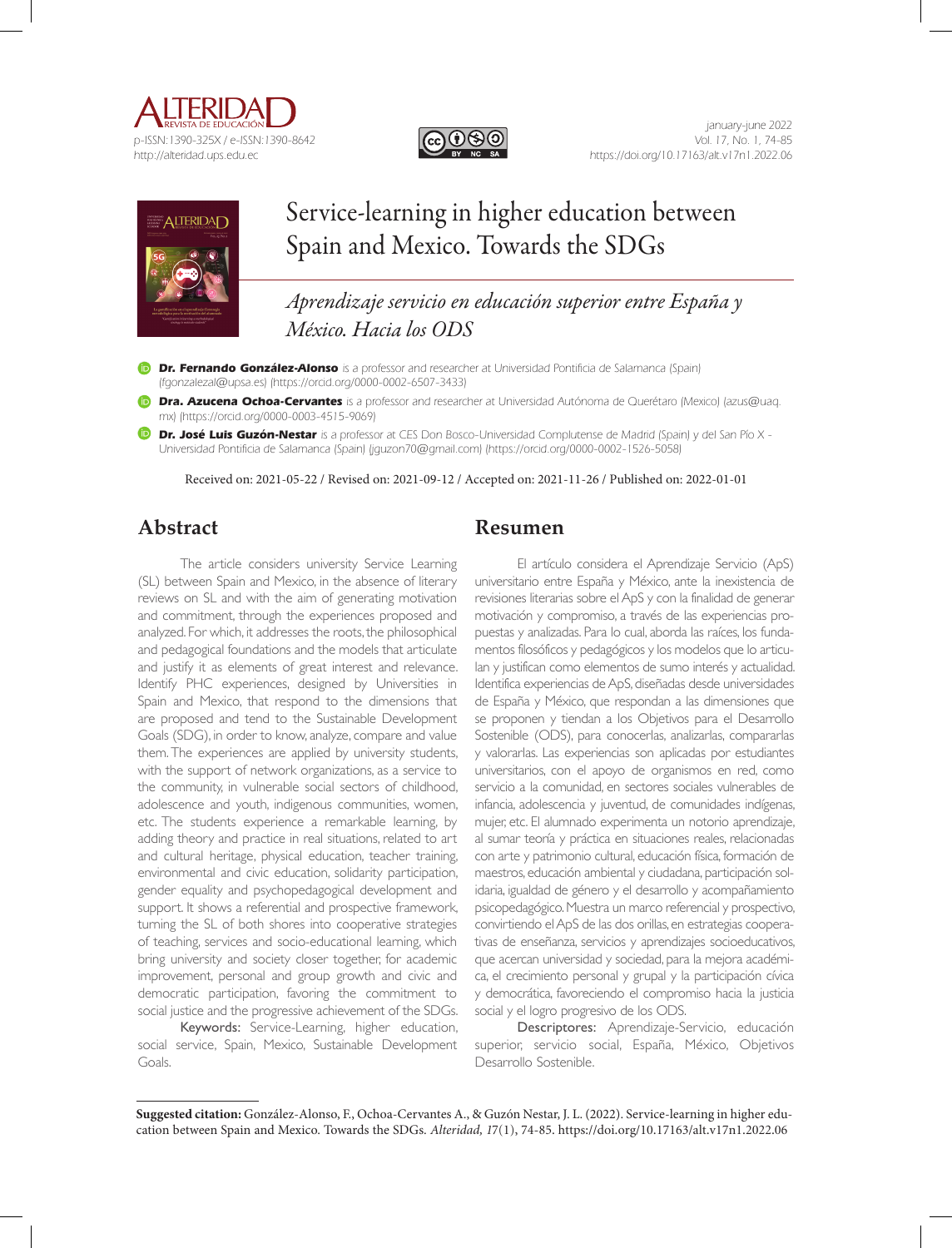### **1. Introduction**

A few decades ago, Service Learning (SL) as an innovative technique was on the periphery of academia, and today it has spread virtually throughout higher education. Few experiences of educational innovation have achieved such rapid and global success (Deeley, 2016).

In this article the historical and philosophical-pedagogical foundations of SL are initially described, and reference is made to meaningful experiences that make us better understand its history and future. Subsequently, a literature review of SL developed from higher education as a community service to more vulnerable individuals and groups is carried out. SL experiences have been developed in universities in Spain and Mexico, demonstrating its solidarity projects within the context of Sustainable Development Goals (SDGs) in the 2030 Agenda.

From the article by Robert Sigmon Servicelearning: Three Principles (1979) that originated this methodology and helped to establish and formalize it, numerous definitions of SL have been offered. Some of the most cited are:

> SL is an educational experience linked to university in which students participate in an organized volunteer activity that meets the identified community needs and reflects around the activity, so that a further understanding of the course content is obtained as well as a more global appreciation of discipline and a better sense of civic responsibility. (Bringle & Hatcher, 1996, p. 221)

> SL is a method by which students learn and develop through active participation in a carefully organized service carried out in a community and that meets their needs and is coordinated with a higher education institution and the community; it helps to foster civic responsibility; it integrates and improves students' academic curriculum and includes structured time for students to... reflect on the service experience. (Corporation for National and Community Service, 1993)

Finally, Ehrlich (1996) argues that:

SL joins community service and academic study to empower each other. The basic theory of SL is that of Dewey: the interaction of knowledge and skills with experience is key to learning. Learning begins with a problem and continues to apply complex ideas and sophisticated skills to increasingly complicated problems. (p. 3)

The various definitions converge in a consensus on the essential elements of SL pedagogy:

- Integration of learning objectives and service objectives.
- Completing academic learning objectives with civic learning objectives (citizenship education) and also with other learning categories (personal growth, professional development, intercultural competence, ethical research, research skills).
- Organized and structured process.
- Mutual collaboration between students, teachers, community members, and institutions that meet collective goals and build capacity among all.
- Critical reflection.
- Duration and intensity to produce significant SL results.

From a historical perspective, SL is a relatively new process in higher education. The term was first coined in 1967, in reference to a program of internships that was sponsored by the Southern Regional Education Board (USA), and through which university students obtained academic credits and/or a federal-funded remuneration to work on community projects (Sigmon, 1979).

As a pedagogical practice in higher education, SL limited to a small group of participants until mid-1980. In the end, SL was gaining adherents and distinguished itself clearly from community services, because of its attention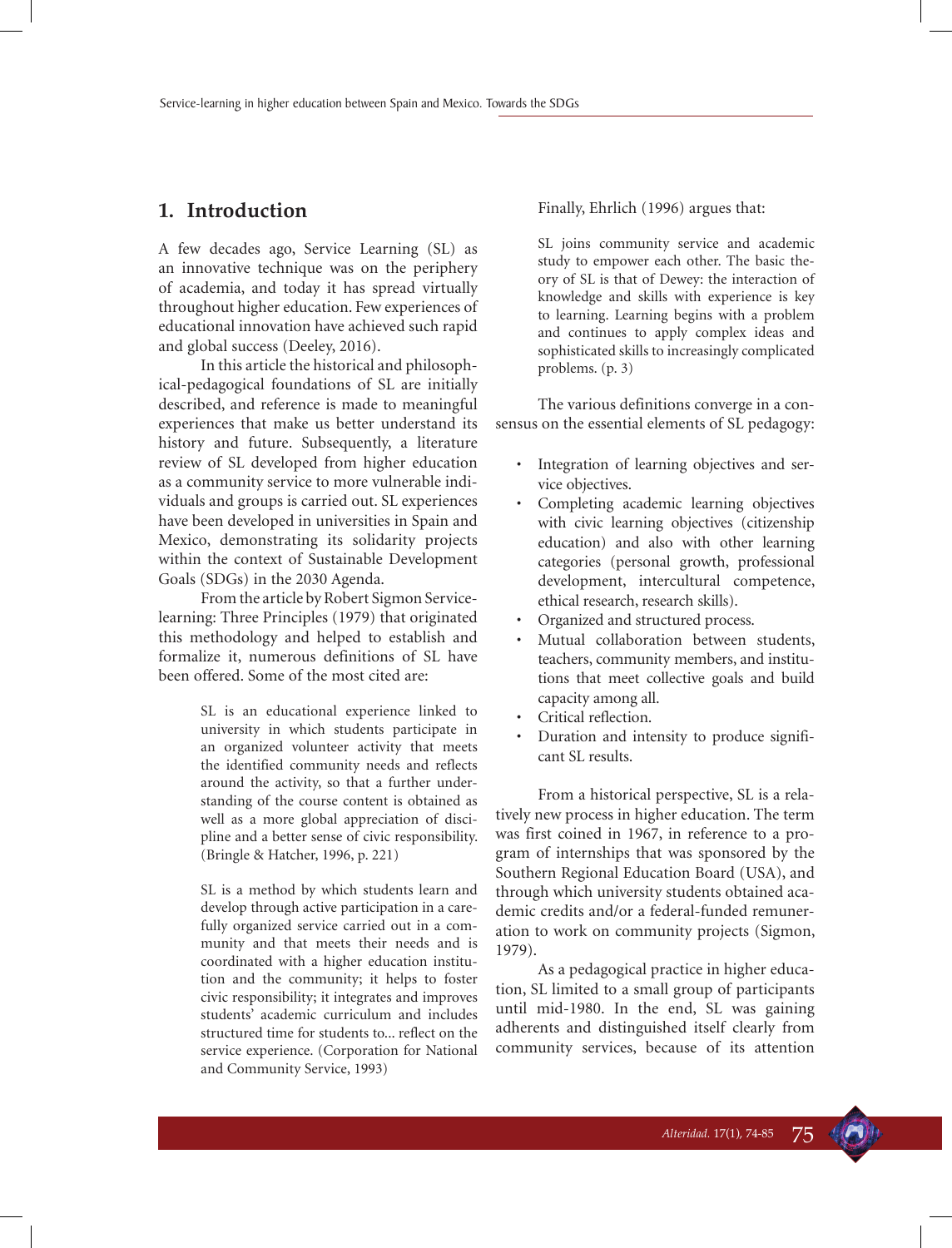to the integration of the service with academic study (Hollander et al., 2001).

The 90s have witnessed a great growth in SL, so it is now seen as a "vital force in educational change" (Liu, 1996, p. XI). Schools and universities have made a renewed commitment to civic responsibility and SL as a central vehicle for fulfilling the commitment (Ehrlich, 2000).

# **2. Philosophical and pedagogical foundations of SL**

SL is a collaborative and democratic teachinglearning strategy designed to promote academic improvement, personal growth and civic learning and to foster social commitment. In it, students interact with community members, teachers, administration and service staff, in experiences related to academic material and to issues of public interest. Through guided reflection, students critically examine their experiences and articulate specific and applicable learning outcomes, thereby improving the quality of their learning and service. Students, faculty, and community members serve as co-educators, colearners, co-servers, and co-generators of knowledge (Bringle et al., 2011).

The development of SL initiatives has been accompanied by a renewed interest in Dewey's philosophy, whose writings on the active nature and the benefits and conditions of participatory democracy "provide an early theoretical foundation for a pedagogy in which students are cooperatively committed to solving problems" (Speck & Hoppe, 2004, p. 19). Dewey (1859- 1952), emphasize the importance of experience to the human being and especially in the field of education: Experience and Objective Idealism (1907) and Experience and Nature (1925). Dewey points out that:

> Learning from experience involves establishing an active link between behavior and its consequences. It is an activity that opposes the traditional model of education, in which stu

dents are imbued with passivity. Active learning through experience is advocated, based on the belief that 'most learning is not the result of instruction. It is rather the result of free participation in a significant scenario' (Illich, 1971, p. 39). […] Dewey criticizes this type of education and advocates for a more progressive pedagogy, in which the student has opportunities to become actively involved in his or her own learning. Active participation concerns experience. It is not experience in itself because it must be educational, and it is only educational when significant knowledge is acquired. (Deeley, 2016, p. 51)

However, it is not possible to think that Dewey's philosophy is the only foundation (Giles & Eiler, 1994), there are others to explore. Therefore, it is appropriate to state that SL is a philosophy of "growth and human purpose, a social vision, a community approach, and a way of knowing" (Kendall, 1990, p. 23). It is a pedagogy:

> Based on experience as a basis for learning and on the intentionality of reflection designed to allow learning to happen, it is based on the work of researchers and learning theorists, including Dewey, Piaget, Lewin, Schon and Kolb, who believe that we learn through combinations of action and reflection. (Jacoby, 2003, p. 4)

Dewey's contribution should be considered, which especially "criticizes the uncritical reproduction of knowledge and believes that students should learn to solve problems competently or develop an 'attitude of the mind leading to good judgment'" (Deeley, 2016, p. 51).

It gives importance to the creation of meaning, to the relationship between thought and language. Therefore, it is also important to consider Vygotsky (1962) since social constructivism is very alive in its foundations. Deeley (2016) states:

> Social constructivism, or social construct theory, is a valuable component within the theo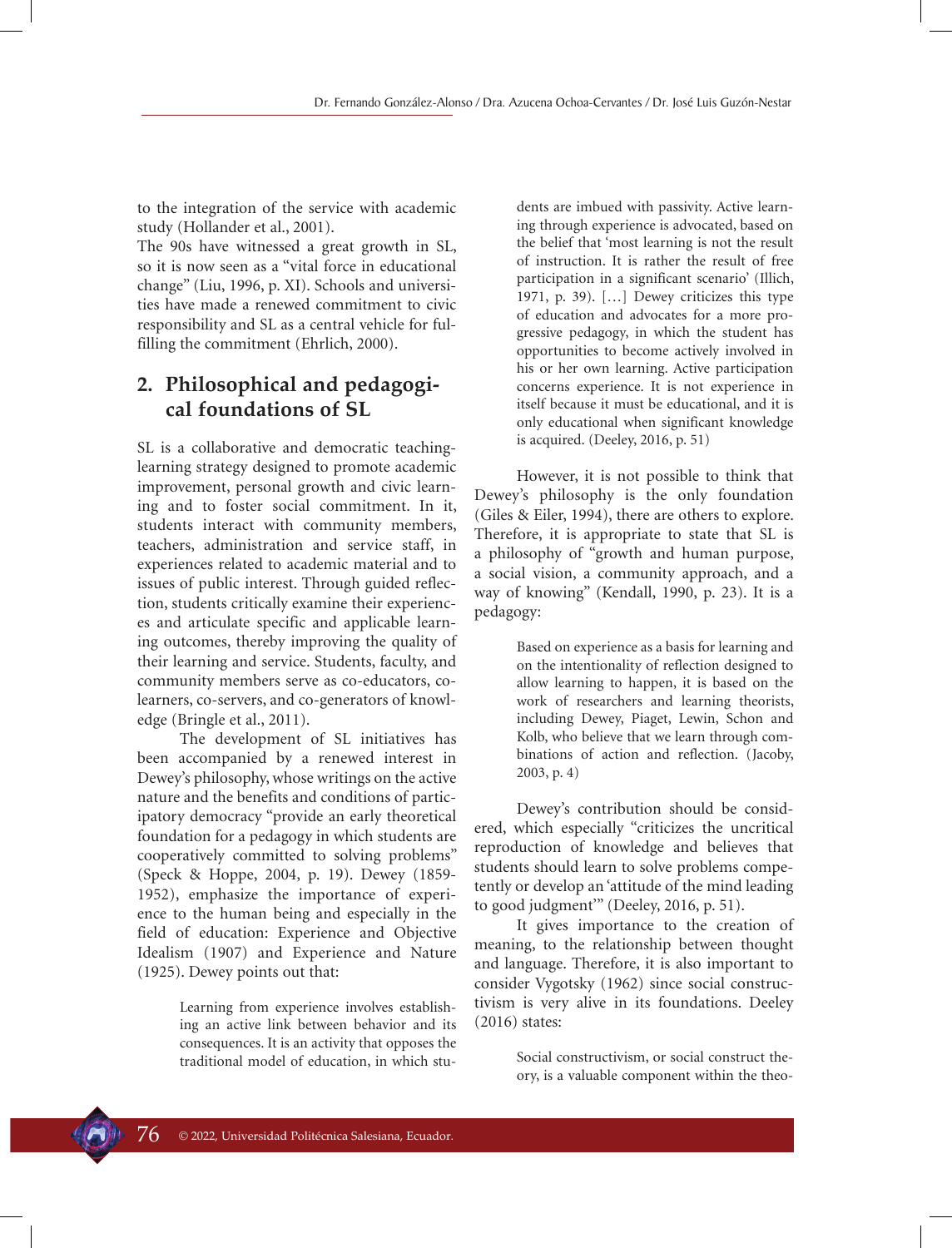retical framework of SL. This also includes the theory of personal construction, which deals with how people understand or make sense of their personal experiences. […] Through critical reflection on their experiences and academic work, it is clear that students modify and deconstruct their starting ideas about themselves and their understanding of the world. (p. 41)

On the other hand, collaborative learning is used again in SL, which is "relevant in a theoretical paradigm of SL because students are necessarily involved in a process of sharing reflective thinking within a small group mentoring environment" (Deeley, 2016, p. 44).

Although SL is primarily aimed at the university world, we include the field of adult learning in the construction of its paradigm. Following Knowles and Jarvis, this innovative technique has components of this type of learning, because the life experience can lead adults to question why and how they learn (Deeley, 2016, p. 54).

Another influence of SL is the theory of transformative learning. Transformation is often not the heritage of early education, but adults. When we talk about partnerships and transformations between campuses and communities, we mean significant changes in the way universities understand the world. "Transformation promises a greater holistic and coherent understanding of our common situations" (Jacoby, 2003, p. 39). Thus, the key factors of transformative learning include experience, critical reflection and development (Merriam et al., 2007).

There are other visions that have been projected on SL. For example, those who think it is based on critical theory and feminist pedagogy (Brown 2001; Deans, 1999). As Freire (1967) and Shor (1987) point out, critical theory emphasizes that education is political and should include a dialectical approach to problem-making and a critique of social systems and civil responsibilities of education. Feminist pedagogy also advocates the need for critical reflections and a dialog related to the educational aspects of privilege and power (Weiler, 1991). These models point to the importance of placing SL in the context of social issues and challenges. Community-based research and participation development in SL are examples of how these pedagogies support community promotion, and give voice to the community with its strengths and needs (Strand et al., 2003; Reardon, 1998). In addition to the use of social learning and cognitive learning models, recent advances in the theoretical framework of SL and the construction of its paradigm include the use of a pedagogy of commitment (Lowery et al., 2006) and SL as a postmodern pedagogy (Butin, 2005).

Like Jacoby (2003), SL can be expected not to become:

> Something educational that researchers document in a historical review published in 2030 as a passing fad, an innovative pedagogy that disappeared as corporate influences rebuilt the modern university into an efficient vehicle for delivering standardized education at low cost, but highly profitable (p. 39)

SL philosophies and initiatives integrate previous models and historically add other emerging paradigms that emerge in practice. It is a good example of the spirit that should be in our educational communities in search of promotion and transformation practices.

SL, its philosophical-pedagogical background and foundations, places us in a panorama of SL experiences that have evolved, as explained by Speck and Hoppe (2004) toward basic models: *philanthropic*, based on charity and philanthropy, in the face of social problems, mitigated by altruism and justice; the model of *civic participation*, where teachers and students are the agents who teach and serve society civically and democratically; and the *community*, projected in the local community, safeguarding virtues and rights. Later, García-Romero and Lalueza (2019) consider three theoretical frameworks on which the university SL is classified: 1) *experien-*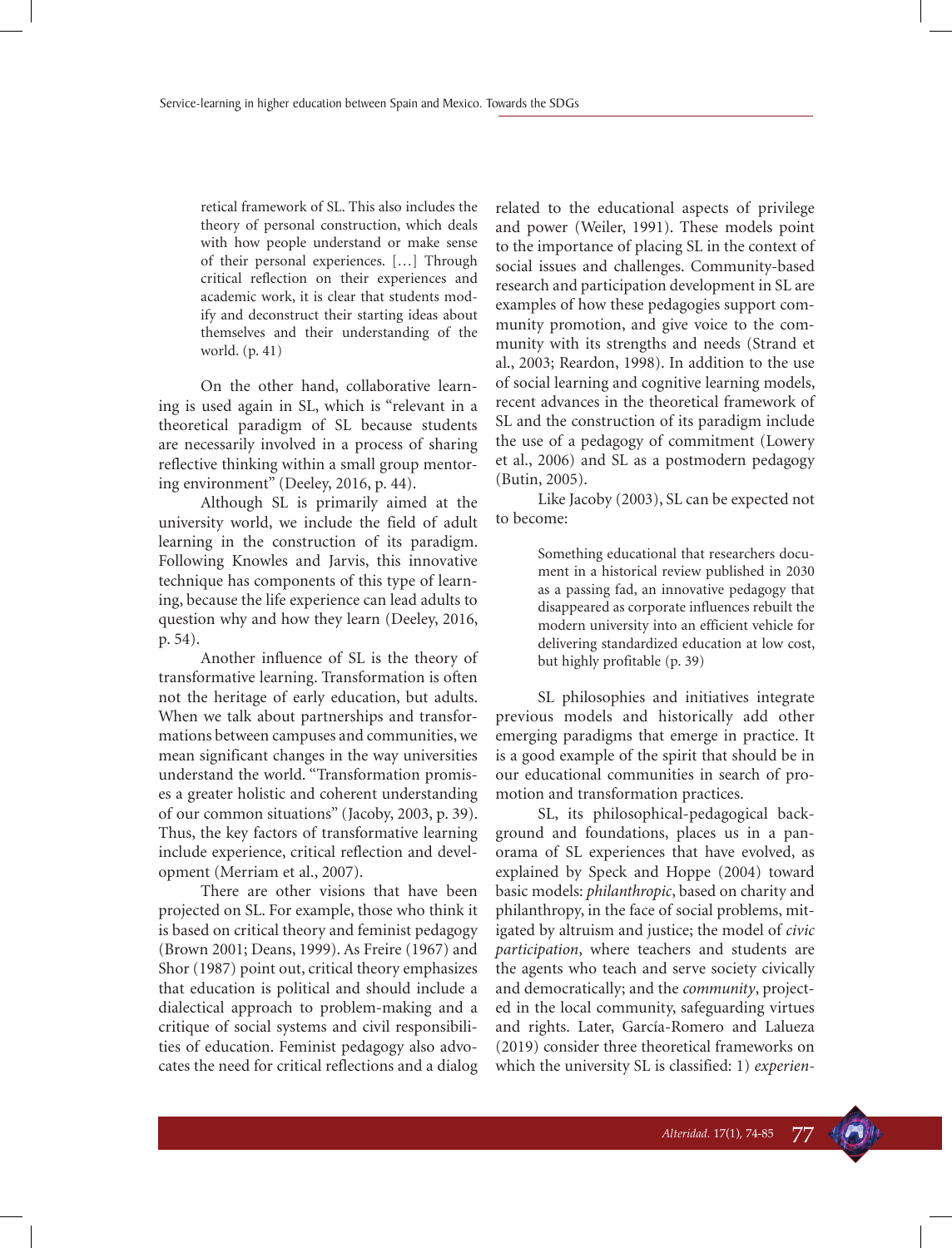*tial learning*, centered on the learner who learns and finds meaning in what he/she does for the community; 2) *transformative learning*, which has to produce dissonance and new vocabulary because of the radical change that occurs; and 3) *critical theories*, with a pedagogy projected to community transformation.

# **3. SL experiences: Methodology, Dimensions and Objectives for Sustainable Development**

This paper is documental research. As part of the methodology, the SL experiences are based on the models presented that integrate a mixed one, encompassing altruistic action, participative in the educational environment with social community projection and experiential and transformative learning.

We identified eight university SL experiences, four from Spain and four from Mexico, countries of our cultural origin and professional interest with SL projection, to know them, analyze them and evaluate them comparatively through concrete dimensions and indicators, since most of publications focus on the theoretical framework (Chiva et al., 2016; Zayas et al., 2018; Rodríguez-Izquierdo, 2020). Among the SL experiences published, we selected those proposed as an articulated project from the university, with recognition and institutional support that stand out for their identifying elements, health problems, education, culture, environment, etc., with reference to the Sustainable

Development Goals (SDGs) (ONU, PNUD, 2015).

We connected SL experiences with the 2030 SDGs Agenda because they share goals that ensure peace and progress for the most vulnerable societies, as the 17 SDGs seek to end poverty (1) and hunger (2); ensure healthy living (3), inclusive, equitable, quality education and lifelong learning (4); support the availability and sustainability of water, sanitation (6) and affordable and safe energy (7); promote sustained and sustainable economic growth, full, productive and decent employment (8); foster peaceful and inclusive societies, equitable access to justice and the creation of effective and responsible institutions (16); promote terrestrial ecosystems and sustainable forests, land degradation and loss of biological diversity (15). They aim for gender equality and the empowerment of women and girls (5); provide inclusive, safe and sustainable cities and human settlements (11); reduce inequality between countries (10); ensure sustainable consumption and production (12); promote inclusive and sustainable infrastructures and industries (9); they combat climate change and its effects (13), the sustainability of oceans, seas and marine resources (14); they seek to reduce inequality between countries and revitalize the partnership for development (17).

In the experiences of SL, we use dimensions and indicators as criteria for analysis and assessment (Bellera et al., 2014; Campo, 2015; Escofet et al., 2016) from Table 1.

| 1. Educational planning                         | 2. Learning               | 3. Service                   | 4. Participation                  |
|-------------------------------------------------|---------------------------|------------------------------|-----------------------------------|
| 5. Competencies                                 | 6. Axiology and<br>values | 7. Networking and University | 8. Vocational and<br>professional |
| 9. Coordination, evaluation<br>and satisfaction |                           |                              |                                   |

Table 1. Dimensions for the assessment of SL university experiences

Own elaboration from Bellera et al., 2014; Campo, 2015; Escofet et al., 2016.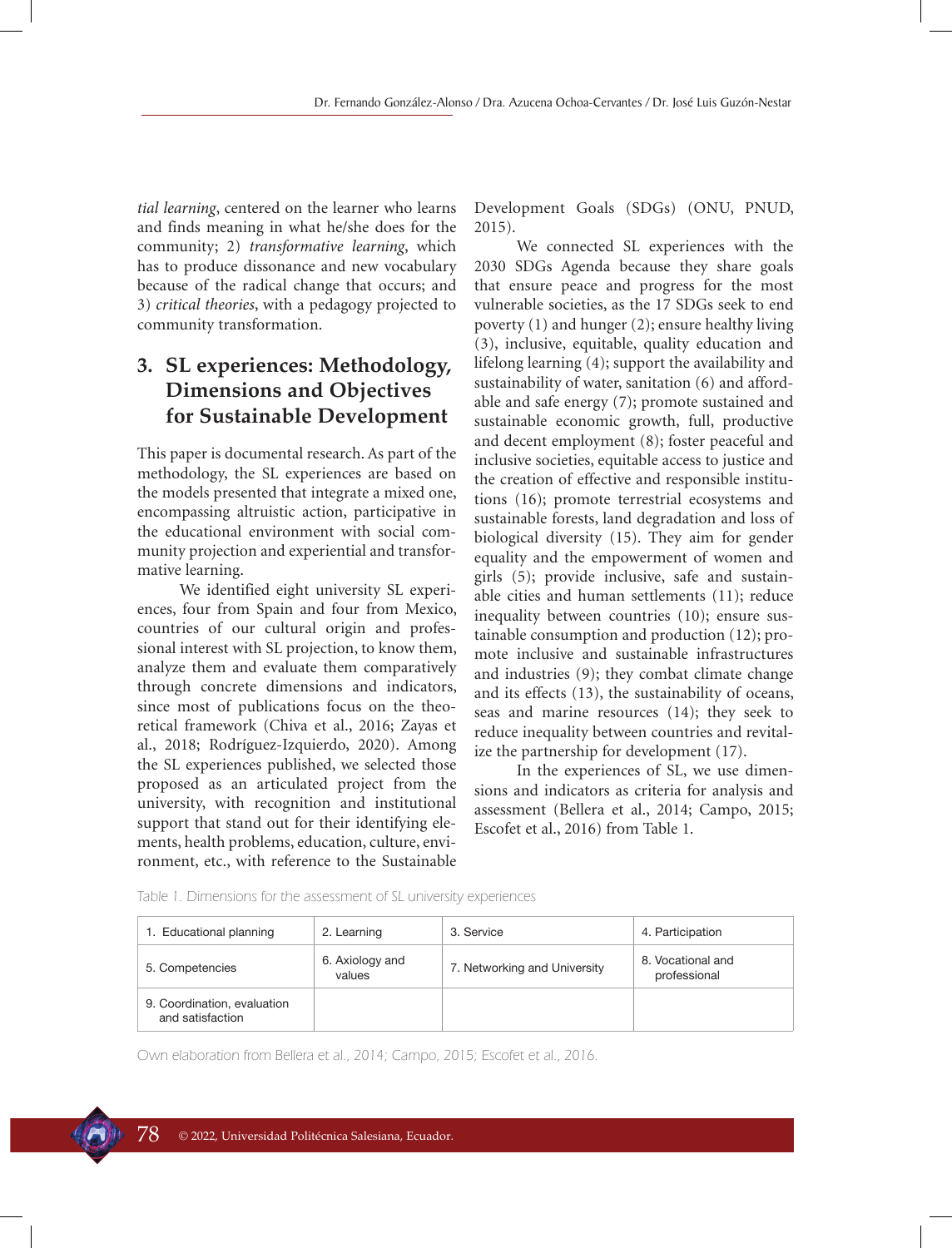# **4. SL experiences at universities in Spain**

Some SL experiences designed at university degrees in Spain aim to solve social demands and needs, demonstrating identifying elements and analyzing experiences from the dimensions indicated. The application of ApuniS projects allows participants to live unique and meaningful real experiences with formative and vocational projection, and achievement of active citizenship in favor of the community (Pérez-Galván & Ochoa, 2017).

### **4.1. SL: A library for children's school**

Students from the last year of Children's Education at the Autonomous University of Barcelona applied a SL project (González et al., 2015) creating a children's library for a school with students from two to six, during external practices. They learn as future teachers by analyzing needs, systematizing information, presenting the project and budget to the school's management team, deciding on methodology and resources, and doing a service to the institution. The network of work and collaboration is between the university community, trainees, school authorities, parents and library members.

Coordination between the agencies is provided through group meetings and the planning of activities, such as visits to the library, presentation of norms and their operation, elaboration of pictographs and photos, organization of books and drawings. Children are the beneficiaries and are motivated by interrelationship and participation in the project; they acquire competencies when searching for and managing information and working as a team. It directly influences the credits of the subject of Practicum, showing educational and social values. The project has a vocational and professional character toward the competencies of the teacher, perceived in the final evaluation. SDGs such as inclusive education, the promotion of learning opportunities and peaceful and inclusive societies, gender equality and women's empowerment are achieved.

#### **4.2. SL: The Art of Learning Art. SL to build professional identity**

Gregori-Giralt and Menéndez-Varela (2014) mention the SL experience based on the design of art projects by students of subjects of basic training of the degrees of Fine Arts at the University of Barcelona. As artists, designers and art conservatives, they guided their projects to solve some of the difficulties of the community, analyzing their needs, and applying the knowledge of the subject. Project ratings were improved based on the professional identity of groups with social commitment. They achieved the dimensions of pedagogical planning, learning and service in the vision and mission of the world around them; institutional linkage and vocational awareness and identity. They achieved SDGs such as inclusive, equitable, quality education and learning and reduction of inequalities, etc. Experience shows cooperative planning and learning around art, design and conservation. It highlights the high social and artistic value, the involvement and support of the university, transcending the consciousness and professional identity that connects art with more excluded human groups.

#### **4.3. SL: A teacher for Datem**

"A teacher for the Datem" is a SL experience, in which students from the Faculty of Education of the Pontifical University of Salamanca (UPSA) participate as external practices. Following a university model of education in values (Alonso & de Castro, 2015; Martín-García et al., 2021), they collaborate in a network on the project of the Marcelino Champagnat University of Lima (UMCH), along with the ONGD SED and the Institute of Marist Studies (IEM), among others. The service is provided to students from indigenous communities of seven ethnic groups:

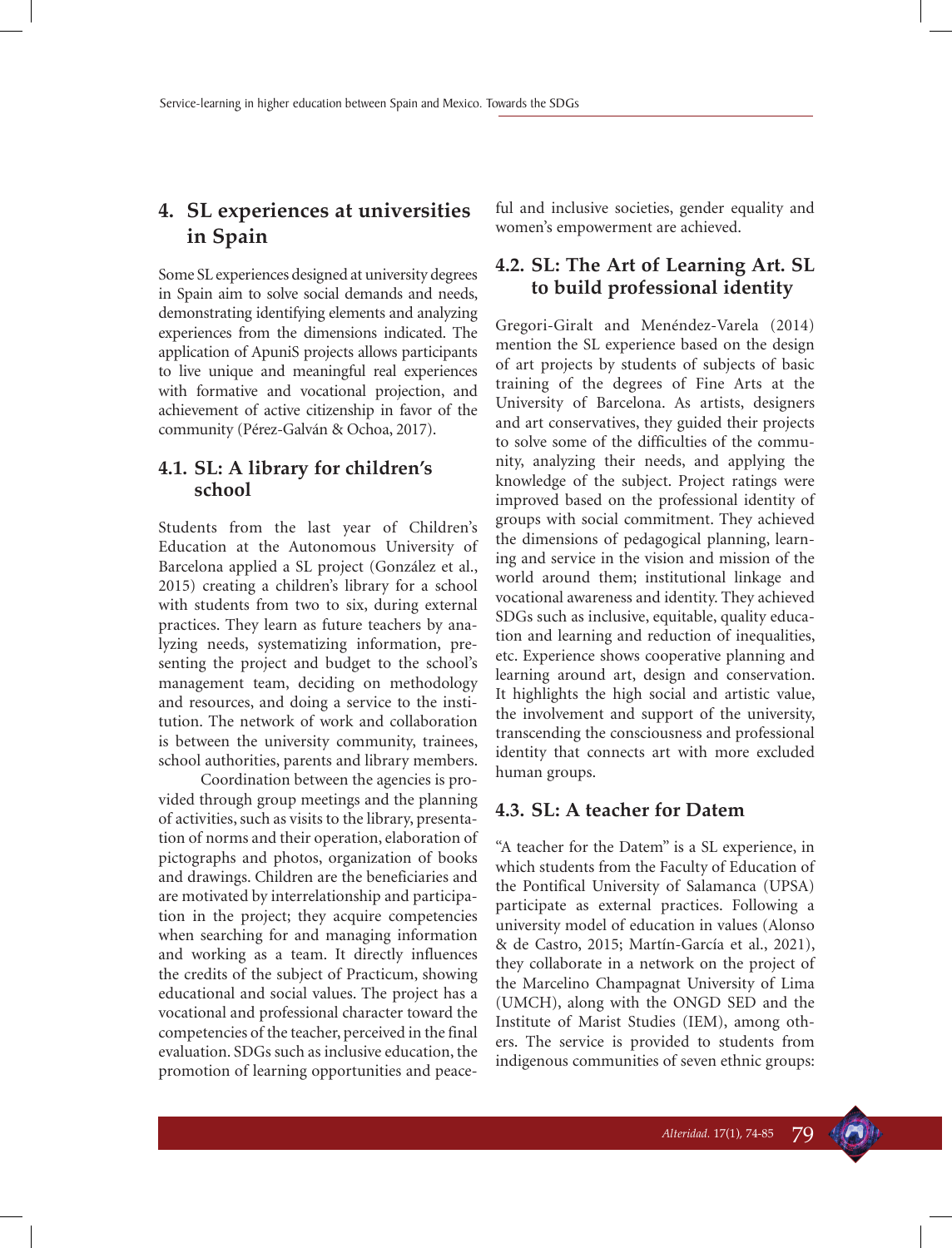Achuar, Awajun, Chapra, Shawi, Quechua, Wampis and Kanz, together with mestizos, who have attended for seven years during holidays in San Lorenzo, province of Datem del Maranon in the Peruvian Amazon, twice a year, once to deliver academic work (December and August) and another to get classes (January).

The project is attended by more than 500 indigenous adults from Initial Education and Primary Education (Pérez, 2015) to obtain the degree that allows them to train and maintain the place in schools of their communities in the jungle of Peru. In January, UPSA students, along with other peers, develop teaching practices for subjects they have prepared. They conduct domestic tasks that praise coexistence. On the part of UMCH, the students of UPSA receive information, materials, program of activities, support and necessary training for the development of their functions in respect of purposes, norms and confidentiality, without any consideration, seeking the best of students.

The learning of students is based on the role exercised, the acquired competencies, the socio-educational values and the quality of the planned service. Vocational and professional awareness is observed in the teaching activity, with high satisfaction rates. Experience with the SDGs: they reduce poverty, ensure inclusive, equitable and quality education, reduce inequality, achieve inclusive, secure and sustainable human settlements, and strengthen means of implementation, revitalizing the global partnership for sustainable development.

# **4.4. SL: Physical education for youth with intellectual disabilities**

The SL experience (Santos-Pastor et al., 2018) developed a physical education and sport project for youth with intellectual disability from the Promentor Program (training for the employment inclusion of youth with intellectual disability). Students and their professors of the CAFyD degree and Primary Education of physical education of the Autonomous University of Madrid formed a network with planned elementary physical education sessions, developing roles that favored the learning and the service of others. Participation, motivation, values and competencies achieved are confirmed in the assessment based on a questionnaire and diary, which reveal satisfaction and improvements. The SDGs were achieved, ensuring a healthier and better life; inclusive, equitable, quality and opportunity education; and more inclusive, resilient, and sustainable human settlements.

# **5. SL Experiences at Universities in Mexico**

Social service in Mexico is mandatory for all Higher Education students to have a degree in any career. It originated in the context of the Mexican Revolution (1910) and is implemented as a way of compensating the shortcomings and inequalities that arise as a result of this movement. According to Mungaray et al. (2002), social service in Mexican Higher Education was constituted as a spontaneous activity of high solidarity and reciprocity by university students. Article 5 of the Constitution was amended in 1945, establishing "the compulsory social service for students of higher education, making it a basic institution of social development in Mexico" (p. 33).

At present, social service remains as a mandatory requirement to obtain a professional title, in accordance with the provisions of the General Education Law, so future professionals must fulfill 480 hours of service. However, although it can be identified as a background, not all university social service programs are characterized as SL projects, due to the fact that they are not always explicitly linked to learning and that each institution determines the mechanisms for developing it.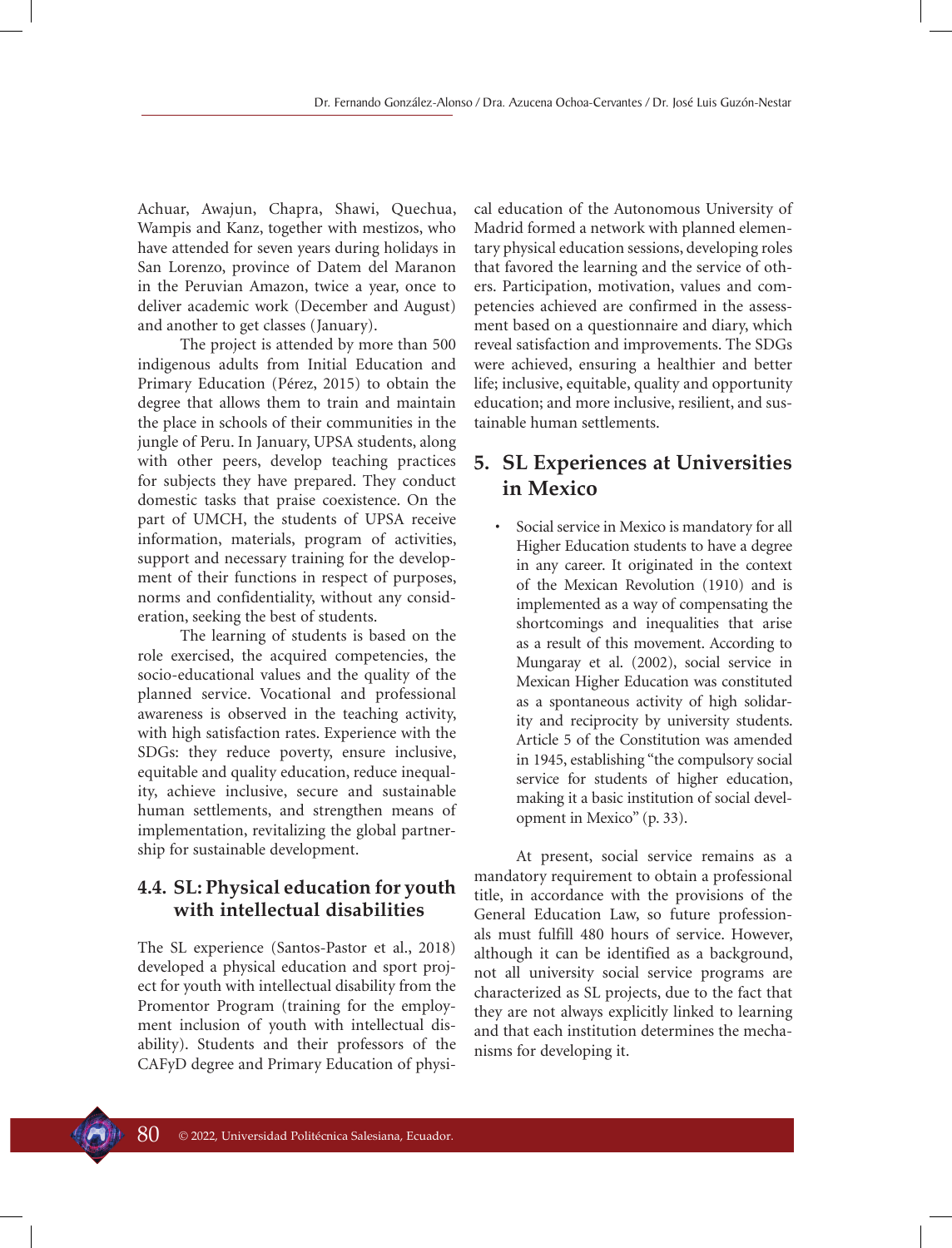Two social service practices were chosen in this article, although they are not named as SL, but still have elements to be considered as such. Two others are described, where the authors explicitly take the SL. The dimensions and indicators described were followed for analysis and assessment.

# **5.1. SL in Environmental Education Interventions**

The document "Experiences of Intervention in Environmental Education are based on Guerrero Communities" (Figueroa et al., 2016), take social service of three generations of students at the University of Guerrero Regional Development degree (UAGRO). It describes the analysis of the contribution of social service projects to the field of sustainable environmental education.

Interventions focus on environmental education workshops: training for vegetable production, solid waste management and the construction of ecological stoves for women. These interventions contribute to the SDGs by ensuring a healthy life and promoting well-being for all; ensuring inclusive, equitable and quality education and promoting learning opportunities; guaranteeing access to affordable, safe, sustainable and modern energy; and ensuring sustainable consumption and production.

As for pedagogical planning, lessons focused on specific content on environmental education and health are observed, and they relate sustainability to human and animal health. The service is clearly defined in the construction of stoves, where students made agreements with the community to diagnose health, affected by respiratory problems associated with smoke inhalation of the cooking rings not only of the construction of the stoves, but a training program in the environment and health. The experience reflects the role of the students in giving answers from the knowledge they had, in carrying out all the activities and their logistics, contributing to their vision of learning and of the world as they are very vulnerable communities in poor regions and with major educational and social problems in Mexico. The importance of the relation between university and community by the horizontal relationship is observed, in order to achieve learning through the service that met real needs. It should be noted that, as they relate to social service practices, we do not observe processes of reflection and evaluation as a substantial part of SL projects.

#### **5.2. SL on solidarity participation and gender equity**

An article conducted by Quiroga (2013) from the University of Monterrey (UDEM), reports the impact of SL methodology on women's empowerment. The intervention carried out by students of the undergraduate course in Clinical Psychology developed a program to boost women's decision-making capacity. The learning objectives focused on identifying and diagnosing behavioral, cognitive, emotional, and social problems. Quantitative data were measured on the rate and severity of partner violence in adult women who attend community service spaces and psychological variables, which moderate and mediate their presence. The activities were carried out along with the DIF (Integral Development of the Family), an agency of the federal and state government.

This experience contributes to "achieving gender equality by empowering all women and girls" as SDGs, even if it is not explicit. Because the article focuses on showing the impact of the intervention, we cannot report the project process. Strategies guaranteeing quality service were included, such as participatory diagnosis with beneficiary institutions; teacher counselling; links with community organizations; and planned and managed activities.

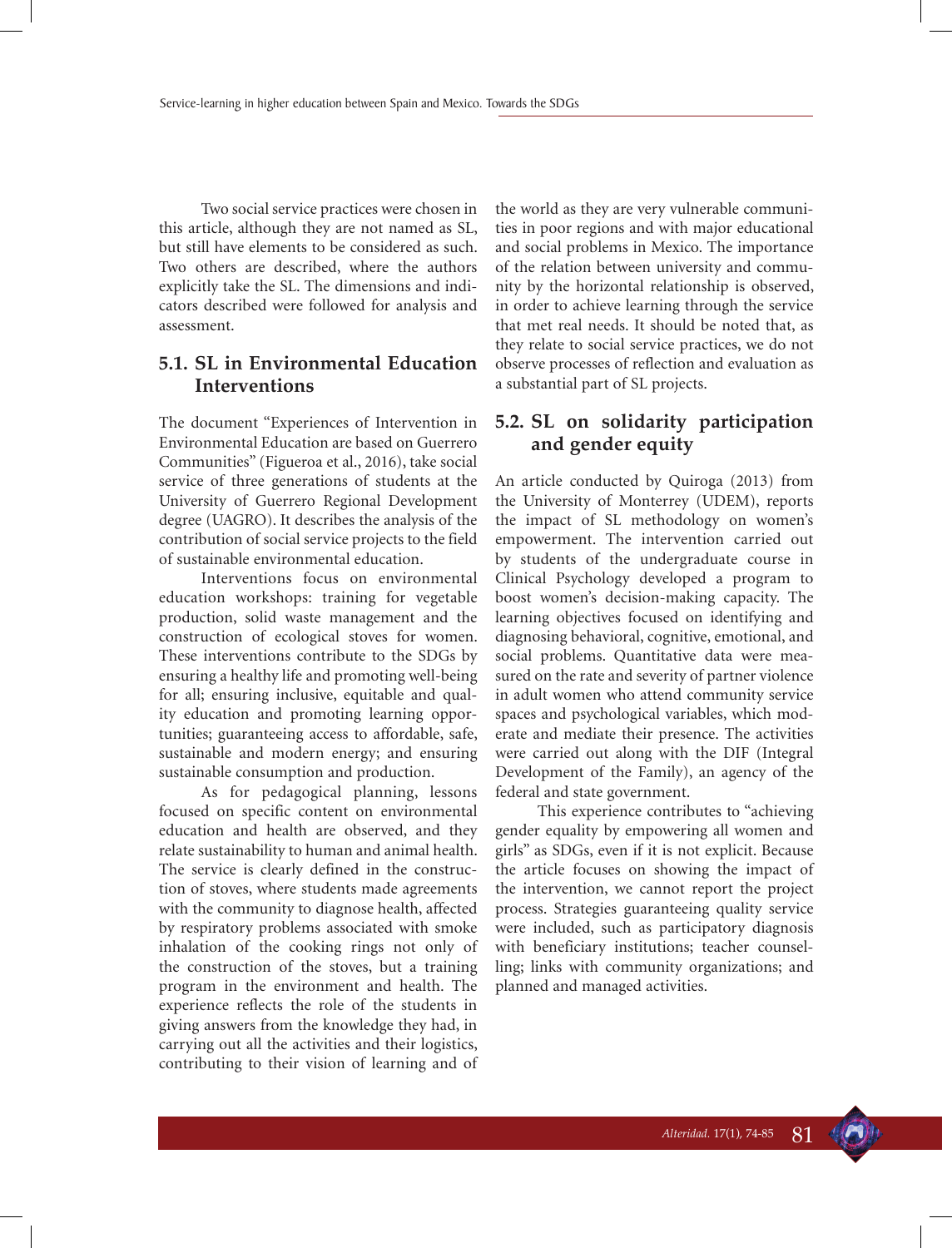### **5.3. SL in the implementation of public policy for children**

López-Villarreal (2018) published the article "Learning Service in the implementation of public policy for children" from the University of Monterrey, describing an intervention carried out with methodology linked to the subject of Learning Theories, by strengthening:

> The psychopedagogic of eight foster homes through the development of pedagogical manuals focused on the educational needs of children who live in these institutions (…). The experience analyzes the relationships among students who favored citizen education by implementing SL as a public policy process. (p. 1)

It is inferred that neither the process nor the results are described. The achievements of the SDGs are inclusive, equitable and quality education and peaceful and inclusive societies for sustainable development and access to justice.

### **5.4. SL on the "Adopt a friend" Program**

There are 55 institutions of Higher Education (IES) participating in the international program of social service PERAJ "adopt a friend". The objective is to support the psychosocial development of primary school students by accompanying young university students through tutoring, providing academic guidance, improving self-esteem, social skills and increasing their life horizon to overcome social and educational lag. The program contributes to the SDGs: ensuring a healthy life and promoting well-being for all ages; ensuring inclusive, equitable and quality education; and promoting lifelong learning opportunities, although not explicit. The service of university students is well defined, focusing on the reduction of psychosocial risks, the strengthening of social cohesion and the promotion of integral training and social commitment.

In the review, two articles that show the impact of this program on university education were found. The first called UADY-Peraj Social Service Program Evaluation "adopt a friend" (Santoyo, 2017), although it does not describe how to do it, it shows the positive impact on elementary students and the author's discussion of redefining the time and duration of the program's development. Regarding the study "analysis of the impact of the social program UBP Peraj "adopt a friend" with students of the Polytechnic University of the Bicentennial (Gómez & Escobedo, 2019), it focuses on the evaluation of the students, highlighting their honesty, active listening, patience and social commitment.

#### **6. Conclusions**

In light of the nature of SL (origin and purpose), we support SL as a collaborative and democratic teaching-learning strategy designed to promote academic improvement, personal growth and civic learning. It promotes public needs, in which students interact with community and university members in experiences, both academic and public interest. In the end, one of the most important objectives of SL is to bring the university closer to society.

SL university experiences like these enrich the entire university community and those who participate in one way or another, creating a true cooperative work network, which reveals the vocational and professionalizing sense toward community and mutual learning.

In the Spanish university aspect, unlike the Mexican, this type of experience is sometimes linked to the practice of subjects, and in others it is voluntary. SL experience is not always associated with the recognition of training credits.

Reviewing SL in Mexico, there is a lack of systematization of experiences, both of social service and SL in the IES. If starting that systematization allows us to sort and classify the experiences to check their planning, definition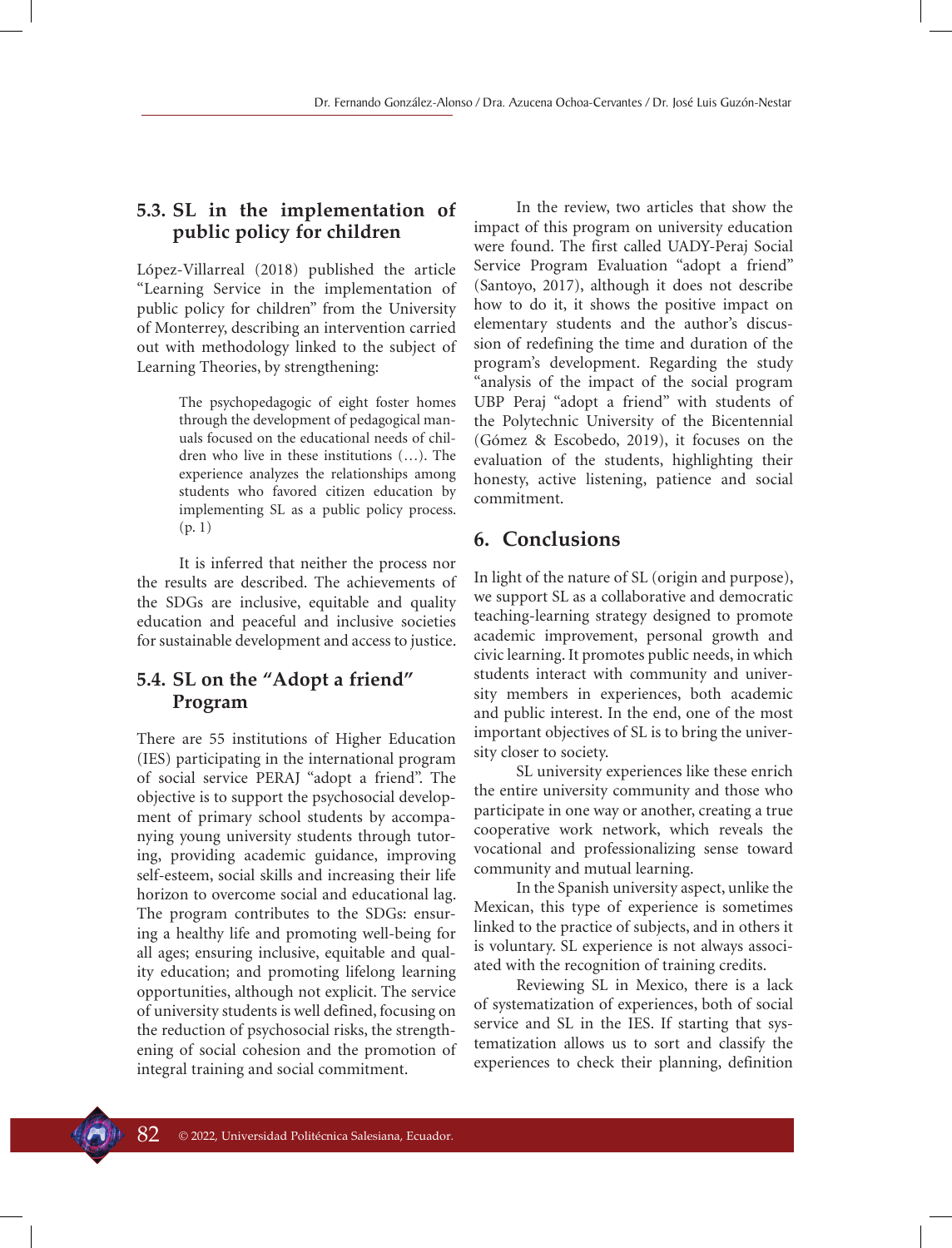and dimensions of action, to learn from the successes and errors, and thus to build learning and improve the practices, in Mexico we have a great way to go. In order to be able to account for the improvement of the introduction of this SL methodology which, although it has a long tradition, apparently it has not permeated the proposals for educational innovation of the IES. Moreover, it is necessary to evaluate and reconsider the university social service, since the lack of systematization does not allow to assess whether the objectives are met.

The matching dimensions of SL experiences in both countries highlight those related to learning, service, competencies, participation and evaluation. In the Spanish case, planning, management, systematization and networking are also outstanding.

Among the SDGs, those that appear in experiences of a marked educational and inclusive nature must be highlighted: ensuring inclusive, equitable and quality education and promoting learning opportunities; achieving gender equality; empowering women and girls; promoting peaceful and inclusive societies for sustainable development and facilitating access to justice. Other SDGs, such as ending hunger; securing water; economic growth; infrastructure and industrialization; ocean and sea conservation, remain absent from the aims of the proposed SL.

The recipients of SL experiences in the two countries are people of excluded social groups such as the intellectual disabled, minors, women, indigenous people, etc., through actions of environmental and citizen education, equality and empowerment, psychopedagogic and social development, accompaniment and guidance, thus bringing the SDGs closer to people with the same rights.

In general, SL experiences create educational and curricular sustainability at the university, which is strengthened in its sense, purpose, social inclusion and solidarity. Similarly, they favor the knowledge, awareness, commitment and progressive achievement of the SDGs through the planned actions.

Future work on SL may focus on the approximation or distance of known models, the follow-up of SL agents from their early school to their current university experience, as well as the review toward the conceptual change produced about SL. From the philosophical and pedagogical foundation, it is in interesting to review the elements applied, as well as to continue the achievement of the SDGs from the experiences of SL.

# **References**

- Alonso, F., & De Castro, R.M. (2015). Solidaridad y voluntariado: un modelo universitario de educación en valores. En J. Escudero y F. González (Coords.), *Solidaridad y voluntariado universitario. Relatos de Experiencias* (pp. 33-53). Servicio de Publicaciones (UPSA).
- Bellera, J., Albertín, P., & Bonmati, A. (2014). Criterios para valorar propuestas universitarias de Aprendizaje Servicio (ApS). *Procedia - Social and Behavioral Sciences, 196* (2015), 14-20. https://doi.org/10.1016/j.sbspro.2015.07.003
- Bringle, R., & Hatcher, J.A. (1996). Implementing Service Learning in Higher Education, *Journal of Higher Education, 67*(2), 221-239. https://bit.ly/3EyUFrm
- Bringle, R.G., Hatcher, J.A., & Jones, S.G. (Eds.). (2011). *International service learning. Conceptual frameworks and research*. Sterling, VI: Stylus Publishing.
- Brown, D. (2001). Pulling it together: A method for developing service-learning and community partnerships based on critical pedagogy. Corporation for National Service.
- Butin, D.W. (2005). Service-Learning as Postmodern Pedagogy. En *Service-Learning in higher education* (pp. 89-104). Palgrave Macmillan.
- Campo, L. (2015). Una rúbrica para evaluar y mejorar los proyectos de aprendizaje servicio en la universidad. *RIDAS*, *Revista Iberoamericana de Aprendizaje Servicio*, *1*, 91-111. http://dx.doi.org/10.1344/ridas2015.1.6
- Chiva, Ò., Gil, J., Corbatón, R., & Capella, C. (2016). El aprendizaje servicio como propuesta metodológica para una pedagogía crítica. *RIDAS,*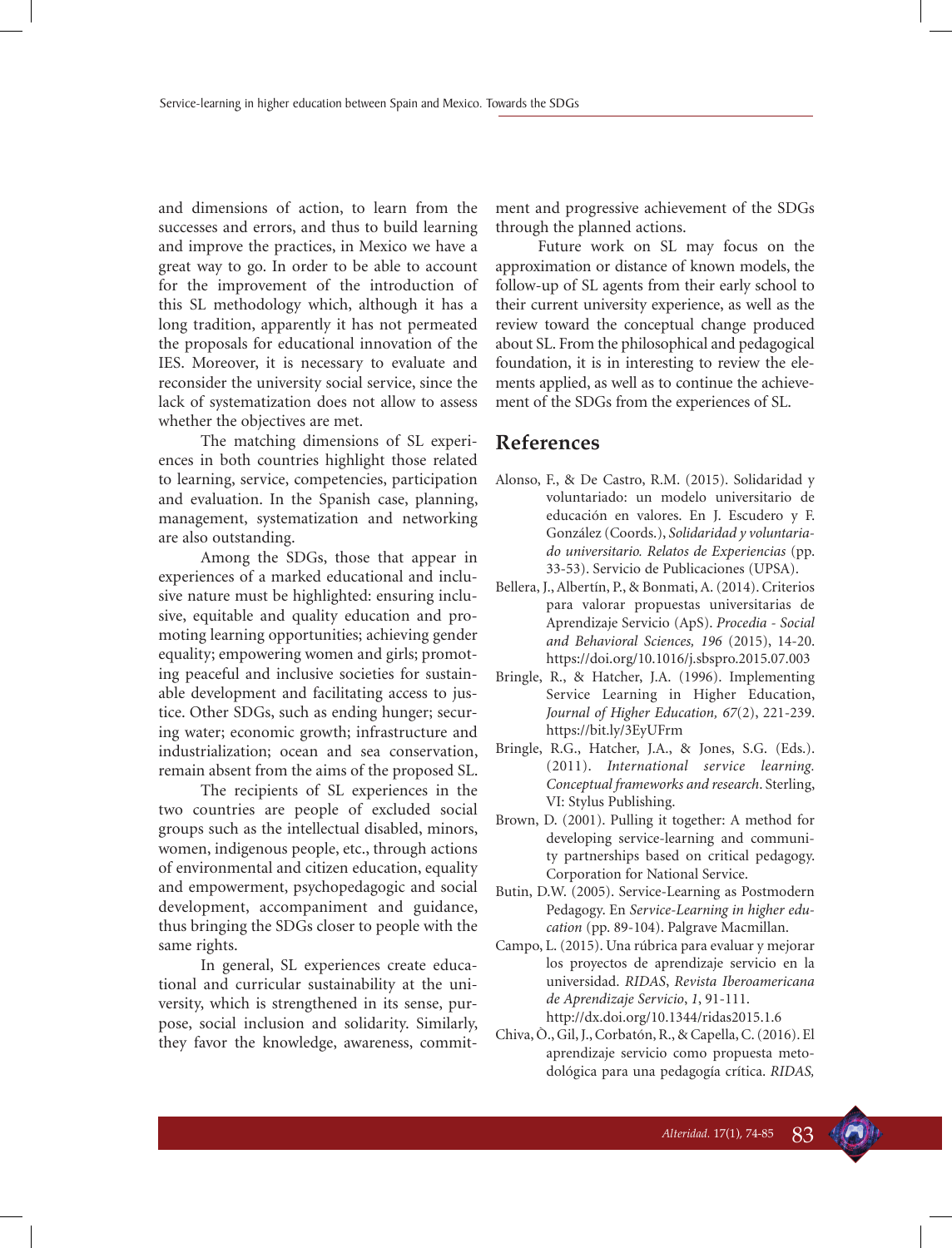*Revista Iberoamericana de Aprendizaje Servicio*, 2, 70-94.

http://dx.doi.org/10.1344/RIDAS2016.2.4

- Corporation for National and Community Service (1993). The National and Community Service Trust Act of 1993. https://bit.ly/36LXKEB
- Deans, T. (1999). Service-learning in two keys: Paulo Freire's critical pedagogy in relation to John Dewey's pragmatism. *Michigan Journal of Community Service Learning, 6*, 5-29. https://bit.ly/32TkbWW
- Deeley, S.J. (2016). *El Aprendizaje-Servicio en educación superior. Teoría, práctica y perspectiva crítica*. Madrid: Narcea.
- Dewey, J. (1938). *Experience and education*. Macmillan Publishing Co.
- Ehrlich, T. (1996). Prólogo. En B. Jacoby and Associates, *Service-Learning in Higher Education: Concepts and Practices.* Jossey-Bass.
- Ehrlich, T. (Ed.) (2000). Higher education and the development of civic responsibility. En T. Ehrlich (Ed.), *Civic responsibility and higher education* (pp. XXI-XIII). Americ.
- Escofet, A., Folgueiras, P. Luna, E., & Palou, B. (2016). Elaboración y validación de un cuestionario para la valoración de proyectos de aprendizaje-Servicio. *Revista Mexicana de Investigación Educativa*, *21*(70), 929-949. https://bit.ly/3EmeRg8
- Figueroa, O., Chávez, R., & Hilario, A, (2016). Experiencias de intervención sobre educación ambiental sustentable en comunidades de Guerrero. *1er Congreso Nacional de Educación Ambiental para la Sustentabilidad*. https://bit.ly/3eGGPpT
- Freire, P. (1967). *Educación como práctica de la libertad.* Paz e Terra.
- García-Romero, D., & Lalueza, J. L. (2019). Procesos de Aprendizaje en Aprendizaje-Servicio Universitario: Una Revisión Teórica. *Educación XX1*, 22(2). http://dx.doi.org 10.5944/educxx1.22716
- Giles, D., & Eyler, J. (1994). The Impact of a College Community Service Laboratory on Students. Personal, Social and Cognitive Outcomes, *Journal of Adolescence, 17*(4), 327-339. https://doi.org/10.1006/jado.1994.1030
- Gómez, I., & Escobedo, P. (2019). Análisis del impacto del programa social UPB Peraj adopta a

un amig@ en estudiantes de la Universidad Politécnica del Bicentenario. *Memoria electrónica del Congreso Internacional de Investigación. Academia Journals*. México. ahttps://bit.ly/2ySMsC2

González, A., Peña, C., Prat, M., & Rodríguez, L. (2015). Una biblioteca para la Escuela Infantil 0-6. Una propuesta de Aprendizaje Servicio. *Procedia-Social and Behavioral Sciences, 196,* 142-148.

http://dx.doi.org/10.1016/j.sbspro.2015.07.024

- Gregori-Giralt, E., & Menéndez-Varela J. L (2014). El arte de aprender arte: El aprendizajeservicio como instrumento para construir la identidad profesional del estudiante. Una propuesta para los estudios universitarios de arte*. Procedia-Social and Behavioral Sciences, 196*, 100-105.
- http://dx.doi.org/10.1016/j.sbspro.2015.07.018 Hollander, E., Saltmarsh, J., & Zlotkowski, E. (2001). Indicators of engagement. En L. A. K. Simon, M. Kenny, K. Brabeck, R. M. Lerner (Eds.), *Learning to serve: Promoting civil society through service learning*. Kluwer.

Illich, I. (1971). *Deschooling Society*. Harper & Row.

- Jacoby, B., & Associates (2003). *Building partnerships for service-learning*. Jossey-Bass.
- Kendall, J. C. (Ed.) (1990). *Combining service and learning: A resource book for community and public service*. National Society for Experiential Education.
- Liu, G. (1996). *Community service in higher education: A decade of development*. Providence College.
- López-Villarreal, I. (2018). Aprendizaje Servicio en la implementación de política pública para la infancia. *RIDAS. Revista Iberoamericana de Aprendizaje Servicio*, *5*, 1-11. http://dx.doi.org/10.1344/RIDAS2018.5.1
- Lowery, D., May, D. L., Duchane, K. A., Coulter-Kern, R., De' Bryant, Morris, P. V., Pomery, J. G., Bellner, M. (2006). A logic model of service learning: Tensions and issues for further consideration. *Michigan Journal of Community Service Learning*, *13*, 47-60. https://bit.ly/2QPFMtw
- Martín-García, X., Bär-Kwast, B., Gijón-Casares, M., Puig-Rovira, J. M., & Rubio-Serrano, L. (2021). El mapa de los valores del aprendizaje-servicio. *Alteridad*, *16*(1), 12-22.